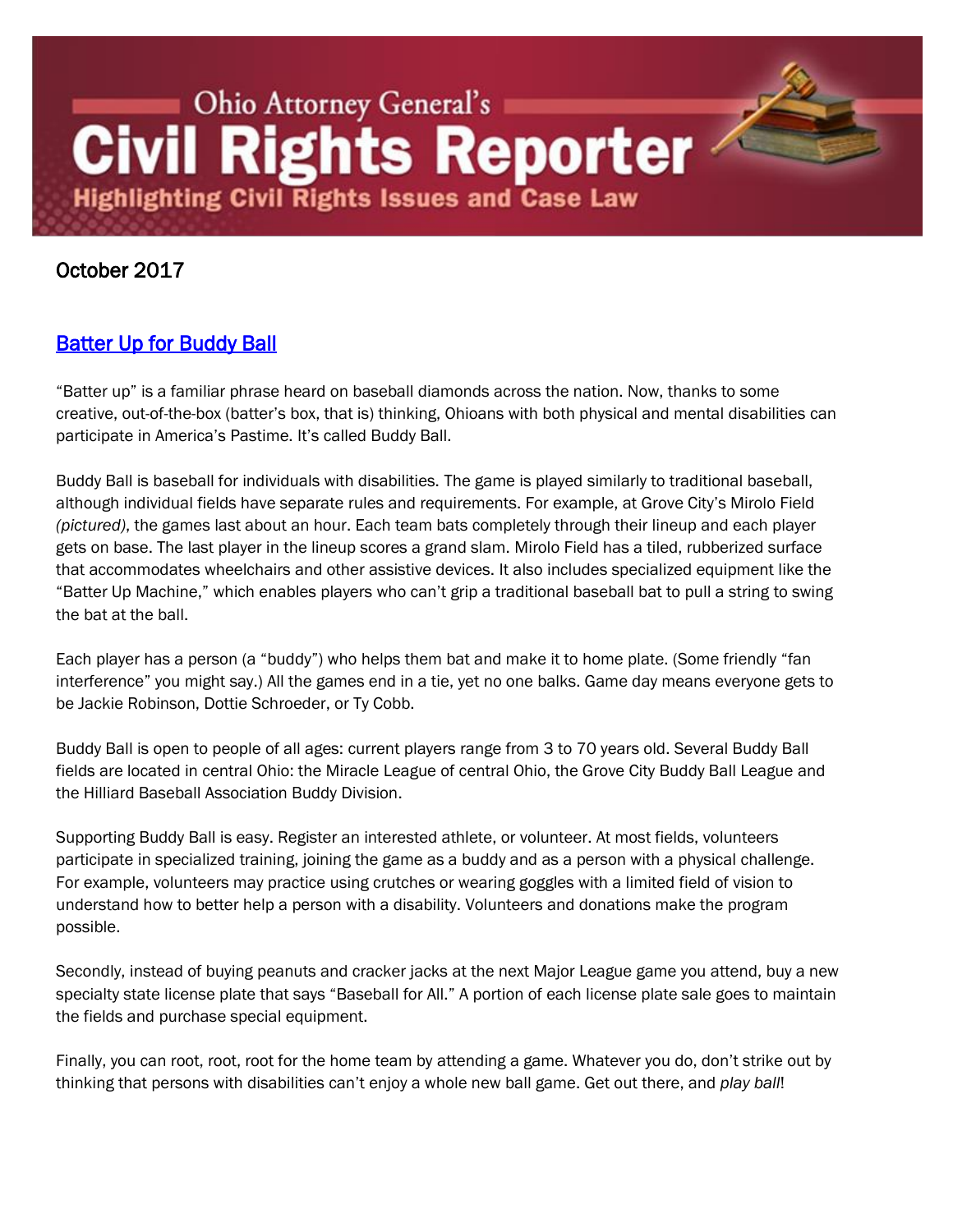## [An Interview with Commissioner Madhu Singh](http://www.ohioattorneygeneral.gov/Media/Newsletters/Civil-Rights-Reporter/October-2017-(1)/An-Interview-with-Commissioner-Madhu-Singh)

Commissioner Madhu Singh is one of the newest appointees to the Ohio Civil Rights Commission (OCRC). She was appointed in June 2015 by Governor John Kasich and celebrated her second anniversary with the commission this summer. In 1972, Commissioner Singh and her husband immigrated to the United States from India and moved to the Youngstown area. Although they intended to only stay for two years at most, the stay extended as Commissioner Singh earned a degree in public relations and advertising from Youngstown State University, established a successful travel agency, and started giving back to the community. Today, she is a mother, grandmother, and successful businesswoman; she lives with her husband of 52 years in Bath, Ohio.

While in Youngstown, Commissioner Singh set her sights on aiding new arrivals to the United States. She worked with an organization that encouraged the community to become more involved with settling refugees in the area. The organization brought together different ethnic communities and local businesses for cultural programs and encouraged them to work toward mutual understanding.

Commissioner Singh attributes her business success to an ability to build relationships. She uses the same philosophy to shape her approach to the OCRC's mission. She says understanding the law and its limitations are necessary components of effective and appropriate government service. She learned this valuable lesson while working as a liaison between the Ohio Secretary of State's office and several county boards of election.

Since serving on the OCRC, Commissioner Singh says she has learned that fairness and winning are not always synonymous. Commissioners must listen attentively to both sides. They must look at the laws and understand the multiple perspectives of an entire case. Then, commissioners must apply the law and fairness to their decision-making process. Fairness could mean assisting the parties in reaching a resolution, or it may involve correcting a misunderstanding. And other times, it just means being heard.

The OCRC provides training in a variety of areas, and Commissioner Singh believes providing continued training to prevent discrimination should be the commission's number one priority. She believes many of the cases the OCRC sees come from a lack of understanding of the laws – especially in housing.

Commissioner Singh says the commission and its staff can make a difference and help people receive what is right and just. She says, "To give a hand to somebody in need, and they take it and go on with their lives to help somebody else, that's what is important."

## [Help for Small Businesses, Part 3: The Administrative Appeal Process](http://www.ohioattorneygeneral.gov/Media/Newsletters/Civil-Rights-Reporter/October-2017-(1)/Help-for-Small-Businesses-Part-3-The-Administrat)

There are various outcomes when a charge of discrimination is brought against a small business and mediation is unsuccessful.

*Re-cap of previous articles*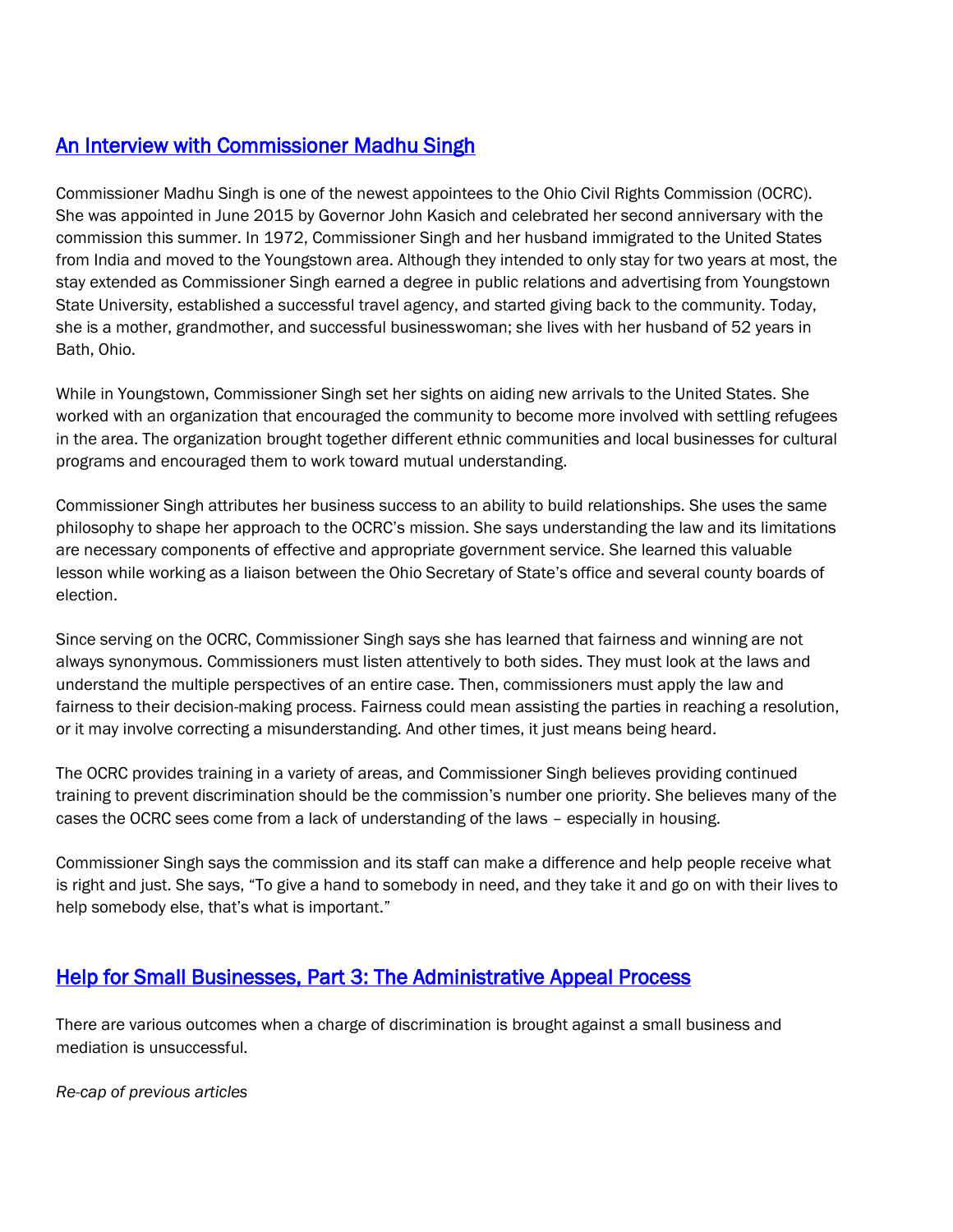In previous issues of the "Civil Rights Reporter," we've discussed what happens when a charge of discrimination is filed against your small business. Once a charge is filed, the commission offers mediation services to the parties. If mediation services are not used (or are unsuccessful), the investigation begins. You will have the opportunity to explain what happened through a written position statement. During the investigation, you can also provide the commission with witness testimony and supporting documents. If the commission finds "no probable cause" after its investigation, the charge is dismissed. However, if the commission finds probable cause, the parties are then encouraged to reach a resolution through conciliation. If conciliation is unsuccessful, then the commission issues an administrative complaint, holds an evidentiary hearing, and ultimately makes a determination on the merits of the allegations. The next step is the judicial review process, which allows any party to ask a court of common pleas to judicially review a commission final order.

### *Appeal of No Probable Cause findings*

If the commission makes a "no probable cause" finding after its investigation, the charging party can request judicial review of that decision. (See R.C.  $4112.06(A)$ .) The court reviews whether the commission's factual findings supporting its no probable cause decision reveal that decision to be "unlawful, irrational, arbitrary, or capricious." [See *McCrea v. Ohio Civ. Rights Com'n*, 20 Ohio App.3d 314, 317 (9th Dist.1984).]

Typically, judicial review of no probable cause decisions will not involve you or your business. The court's role is to review whether the commission's "findings of fact show sufficient justification for its decision not to issue a complaint," rather than to review the charging party's allegation against you or your business. (See *Pease v. Ohio Civ. Rights Comm.*, 2015-Ohio-1386, ¶ 13 (8th Dist. Cuyahoga).)

### *Appeal of Probable Cause Findings*

If the commission issues a probable cause decision against your business, can you appeal? No, because a probable cause finding is not a final order. (See *Ohio Assn. of Pub. School Emp. v. Dayton City School Dist. Bd. of Edn.*, 59 Ohio St.3d 159, 161 (1990).) As a result, a probable cause decision is not subject to the administrative appeal process. Only after the commission issues a final order can the parties seek judicial review.

### *Appeal of Dismissal Orders / Cease and Desist Orders*

After an evidentiary hearing, the commission will issue a final order, either dismissing the case or finding that unlawful discrimination occurred (and then issuing a cease and desist order). Either way, the commission's final order can be appealed to a court of common pleas by filing a "petition" seeking judicial review. (See R.C.  $4112.06(B)$ .) The petition must be filed within the county where either 1) the unlawful discriminatory practice was committed, or 2) the business resides or transacts business. (See R.C. [4112.06\(A\).](http://codes.ohio.gov/orc/4112.06))

A party has 30 days from the service of the commission's final order to file a petition for review. (See R.C. [4112.06\(H\);](http://codes.ohio.gov/orc/4112.06) *Ramsdell v. Ohio Civ. Rights Com'n*, 56 Ohio St.3d 24, 25 (1990).) Service is complete when the commission mails its final order, and the 30-day time period cannot be tolled or extended through application of the civil rules or the Administrative Code. (See *Ramsdell*, 56 Ohio St.3d 24, 27.) In short, no "three-day mailing rule" applies here.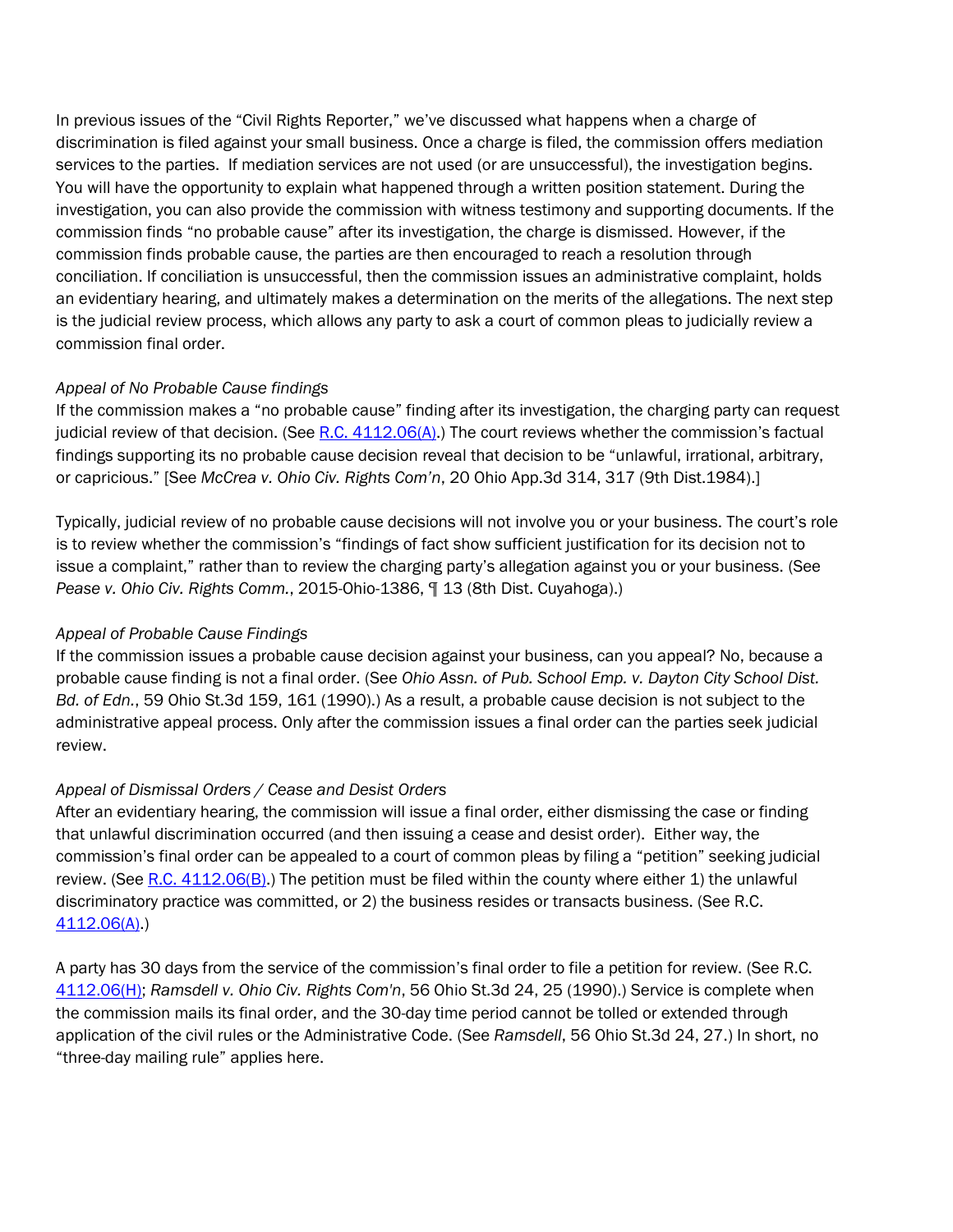When reviewing a final order issued after a commission evidentiary hearing, the court of common pleas applies a "reliable, probative, and substantial evidence" standard of review. (See [R.C. 4112.06\(E\).](http://codes.ohio.gov/orc/4112.06)) This means that if there is some reliable, probative, and substantial evidence in the record to support the commission's findings, then the reviewing court cannot set the findings aside. This is true even though the court might have drawn "different inferences" from the available evidence. (See *Little York Tavern v. Lane*, 2017-Ohio-850, ¶ 12 (2nd Dist. Montgomery).)

#### *Would you like to know more?*

Anyone interested in knowing more about the OCRC's administrative process and related appeals can contact the Ohio Civil Rights Commission at 614-466-2785 or the Civil Rights section of Ohio Attorney General Mike DeWine at 614-466-7900.

## [From Queens, New York to Columbus, Ohio: Walking in the Shoes of an Extern](http://www.ohioattorneygeneral.gov/Media/Newsletters/Civil-Rights-Reporter/October-2017-(1)/From-Queens-New-York-to-Columbus-Ohio-Walking-i)

It's quite a culture shock for a New York City native coming to Columbus, but sometimes the best experiences require you to move outside your comfort zone. My move meant working as a summer extern for the Civil Rights Section of the Ohio Attorney General's Office. From the first day, I learned that doing the right thing is what being an Attorney General is about. My opportunity with the Attorney General's Office has me more excited than ever about practicing law.

Working in the Civil Rights Section gave me firsthand experience with civil rights cases, and allowed me to see the interaction between the commission's investigators (whose job it is to gather facts) and the section's attorneys (whose job it is to see if those facts amount to a violation of the law). Some facts, even some pretty terrible facts, don't always rise to the level of a violation of the law.

Working for the Attorney General's Office has given me practical, hands-on legal experience. In my first year of law school, I heard terminology like interrogatories, pleadings, and proving a prima facie case, but until I actually worked in the Civil Rights Section, I didn't truly understand what goes along with these concepts. During my externship, I drafted interrogatories, document requests, and requests for admissions in an actual case. I learned how important it is to review the case and understand a victim's allegations and concerns before he or she ever steps into your office. When an injured person doesn't know where to turn, sometimes you have to be a voice for the voiceless.

I was honored by the level of trust that was placed in me and the range of activities that I participated in. I had the privilege to meet Attorney General DeWine and received valuable insight on how he got his start in the legal profession. Being at the Attorney General's Office was also a great networking opportunity, and allowed me to meet many individuals in the legal system. For example, I met the legal staff of the Ohio Supreme Court and many other law students

A word of warning though - be careful what you say. During a commission meeting I casually mentioned that I wasn't a big LeBron James fan. Wouldn't you know it, one of the commissioners is LeBron's neighbor and another was a big fan. From that point on, I was officially dubbed the Anti-LeBron guy and forced to recant my support for the Spurs by an Ohio State Trooper. All in good fun, of course.